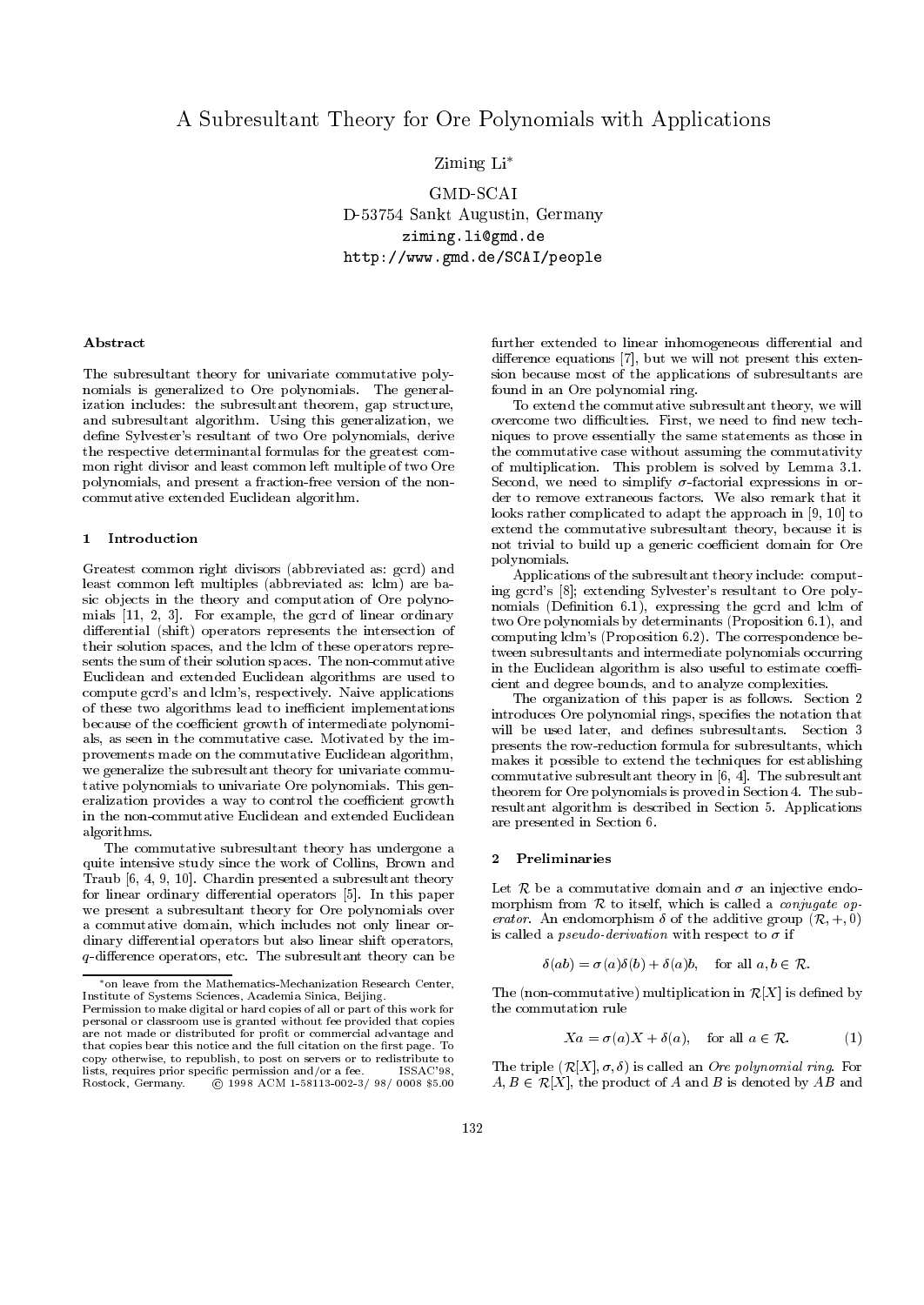the degree of  $AB$  is equal to the sum of the degrees of  $A$ and B. The conjugate operator  $\sigma$  and pseudo-derivation  $\delta$ can be uniquely extended to the quotient field of  $R$  by letting  $\sigma(a/b) = \sigma(a)/\sigma(b)$  and  $\delta(a/b) = (b\delta(a) - a\delta(b))/(\sigma(b)b)$ , for  $a, b \in \mathcal{R}$  with  $b \neq 0$  (see [7, Proposition 2.2]).

**Example 1** Denote the identity and null mappings on  $\mathcal{R}$ by 1 and 0, respectively. The ring  $(R[X], 1, 0)$  is the ring of usual commutative polynomials over  $R$ . If  $D$  is a derivation operator on  $\mathcal{R}$ , then the ring  $(\mathcal{R}[X], \mathbf{1}, D)$  is isomorphic to the ring of linear homogeneous differential polynomials in one differential indeterminate over  $R$ . If E is an injective endomorphism of the domain  $\mathcal{R}$ , then the ring  $(\mathcal{R}[X], E, 0)$ is isomorphic to the ring of linear homogeneous difference polynomials in one difference indeterminate (with respect to  $E$ ) over  $R$ .

 $\mathcal{W}$ ; , and  $\mathcal{W}$ ; (respectively), (r) and (r)  $\mathcal{W}$ , r and  $\mathcal{W}$ , r and  $\mathcal{W}$ , r and  $\mathcal{W}$ respectively. For A 2 Respectively. For A is a set A is a coecient of A is a isomorphism of A is a isomorphism o denoted by  $lc(A)$ . An easy induction shows that

$$
lc(X^n A) = \sigma^n lc(A), \quad \text{for all } n \in \mathbb{N}.
$$
 (2)

**Definition 2.1** Let  $r \in \mathcal{R}$ . The *nth*  $\sigma$ *-factorial of*  $r$  is the product the contract of the contract of the contract of the contract of the contract of the contract of the contract of the contract of the contract of the contract of the contract of the contract of the contract of the co

$$
\prod_{i=0}^{n-1} \sigma^i r
$$
, for all  $n \in \mathbf{Z}^+$ ,

which is denoted by  $r^{\ldots}$  . In addition,  $r^{\ldots}$  is set to be 1.

The next lemma holds because  $\sigma$  is a ring homomorphism.

### **Lemma 2.1** If  $r, s \in \mathcal{R}$ , and  $m, n \in \mathbb{N}$ , then

- 1.  $(rs)$   $=$   $r^{(n)}s$   $\ldots$
- 2.  $r^{(m+1)} = r^{(m)}(\sigma^{(m)}r)^{m}$
- 3.  $(r^{(m)})^{(m)} = (r^{(m)})^{(m)}$ , (define  $r^{(m)}$ <sup>n</sup> as  $(r^{(m)})^{(m)}$ ),
- $\mathcal{I}^{\text{max}} = r^{(m+n+1)}[\sigma r]^{\text{max}}$

 $=$  respectively. The respectively in the respectively of  $\mathcal{R}$ 

**Definition 2.2** For  $A, B \in \mathcal{R}[X]$  with deg  $A = m$  and<br>dog  $B = n > 0$ , a negative regardor of  $A$  and  $B$  is either  $A$ deg  $B = n \geq 0$ , a *pseudo-remainder* of A and B is either A, if  $m < n$ ; or  $C \in \mathcal{R}[X]$  such that  $\deg C < \deg B$  and

$$
\left(\prod_{i=0}^{m-n} \operatorname{lc}(X^i B)\right) A = QB + C, \quad Q \in \mathcal{R}[X]
$$

We call  $Q$  the (left) pseudo-quotient of  $A$  and  $B$ .

The pseudo-remainder of  $A$  and  $B$  is unique and denoted by  $\text{prem}(A, B)$ . By (2) we get the *pseudo-remainder formula* 

$$
lc(B)^{[m-n+1]}A = QB + \text{prem}(A, B). \tag{3}
$$

Let  $A_1, A_2, \ldots, A_{k-1}, A_k$  be a sequence of non-zero elements of  $\mathcal{R}[X]$  such that  $A_i$  is  $\mathcal{R}$ -linearly dependent on  $prem(A_{i-2}, A_{i-1}),$  for  $i = 3, \ldots k$ , and  $prem(A_{k-1}, A_k) = 0$ . Such a sequence is called a polynomial remainder sequence (abbreviated as: p.r.s.) of  $A_1$  and  $A_2$ . We will show that any member of a p.r.s. of  $A_1$  and  $A_2$  is  $R$ -linearly dependent on a subresultant of  $A_1$  and  $A_2$  (Corollary 5.3).

Now, we recall the definition of determinant polynomials [9, 10] and define subresultants.

that  $r \leq c$ . The determinant polynomial of M is

$$
\mid M \mid = \sum_{i=0}^{c-r} \det(M_i) X^i,
$$

 $\cdots$  and  $\cdots$  are recovered to the results are recovered to the recovered of  $\cdots$  . the first  $(r-1)$  columns of M and whose last column is the  $(c - i)$ th column of M, for  $i = 0, \ldots, c - r$ .

We will encounter determinants whose last columns contain polynomials in  $\mathcal{R}[X] \setminus \mathcal{R}$ . When expanding such a determinant, we place the product of entries in  $\tilde{\mathcal{R}}$  on the left-hand side of the entry in  $\mathcal{R}[X] \setminus \mathcal{R}$ . With this convention we can express determinant polynomials by determinants. Let the matrix  $M$  in Definition 2.3 be

$$
\left(\begin{array}{cccc}m_{11} & \cdots & m_{1,r-1} & m_{1r} & \cdots & m_{1c} \\m_{21} & \cdots & m_{2,r-1} & m_{2r} & \cdots & m_{2c} \\ \cdot & \cdot & \cdot & \cdot & \cdot & \cdot \\m_{r1} & \cdots & m_{r,r-1} & m_{rr} & \cdots & m_{rc}\end{array}\right)
$$

and, for  $i = 1, \ldots, r$ , let

$$
H_i=m_{i1}X^{c-1}+\cdots+m_{ir}X^{c-r}+\cdots+m_{ic}.
$$

Then

$$
| M | = \det \begin{pmatrix} m_{11} & \cdots & m_{1,r-1} & H_1 \\ m_{21} & \cdots & m_{2,r-1} & H_2 \\ \vdots & \vdots & \ddots & \vdots \\ m_{r1} & \cdots & m_{r,r-1} & H_r \end{pmatrix} .
$$
 (4)

Thus a determinant polynomial is alternative and multilinear for its rows.

Let  $A: A_1, A_2, \ldots, A_r$  be a sequence of polynomials in  $\mathcal{R}[X]$  and let d be the maximum of the degrees of the  $A_i$ 's. The matrix associated with  $\mathcal{A}$ , denoted by mat $(\mathcal{A})$ , is the r - (die is the internal matrix whose entry in the internal matrix whose entry in the internal matrix of the i umn is the coefficient of  $X^{n+1}$  in  $A_i$ , where  $1 \leq i \leq r$ and  $1 \leq j \leq d + 1$ . If  $r \leq d + 1$ , then the determinant polynomial of  $A$  is defined to be  $|\text{mat}(A)|$ , which is denoted by  $\mid A_1, A_2, \ldots, A_r \mid \text{or} \mid A \mid$ .

**Lemma 2.2** Let  $r \in \mathcal{R}$  with  $r \neq 0$ , and  $A \in \mathcal{R}[X]$ . If

$$
H_m = \mid \ldots, X^m(rA), X^{m-1}(rA), \ldots, X(rA), rA, \ldots \mid
$$

is a determinant polynomial of a polynomial sequence in  $\mathcal{R}[X]$ , where  $m \in \mathbf{N}$ , then

$$
H_m = r^{[m+1]} | \ldots, X^m A, X^{m-1} A, \ldots, X A, A, \ldots |.
$$

**Proof** We proceed by induction on  $m$ . The assertion is trivial when  $m = 0$ . Assume that  $m > 0$  and the lemma is true for  $m - 1$ . Thus,

$$
H_m = r^{[m]} | \dots, X^m (rA), X^{m-1} A, \dots, XA, A, \dots |.
$$
 (5)

It follows from  $[8, \text{ Lemma 4.1}]$  that  $X^-(TA)$  in (5) can be replaced by  $(\sigma^{-r})(X^{\cdots}A).$ 

**Definition 2.4** Let  $A, B \in \mathcal{R}[X]$  with deg  $A = m$  and  $\deg B = n$ , where  $m \geq n$ . The nth subresultant of A and B is B. For  $j = n - 1, n - 2, \ldots, 0$ , the *j*th subresultant of A and B,  $sres<sub>j</sub>(A, B)$ , is

$$
\big|\underbrace{X^{n-j-1}A,\ldots,XA,\,A}_{n-j},\,\underbrace{X^{m-j-1}B,\ldots,XB,\,B}_{m-j}\big|,
$$

The sequence  $\mathcal{S}(A, B)$ :  $A, B$ ,  $sres_{n-1} (A, B), \ldots$ ,  $sres_0(A, B),$ is called the *subresultant sequence* of  $A$  and  $B$ .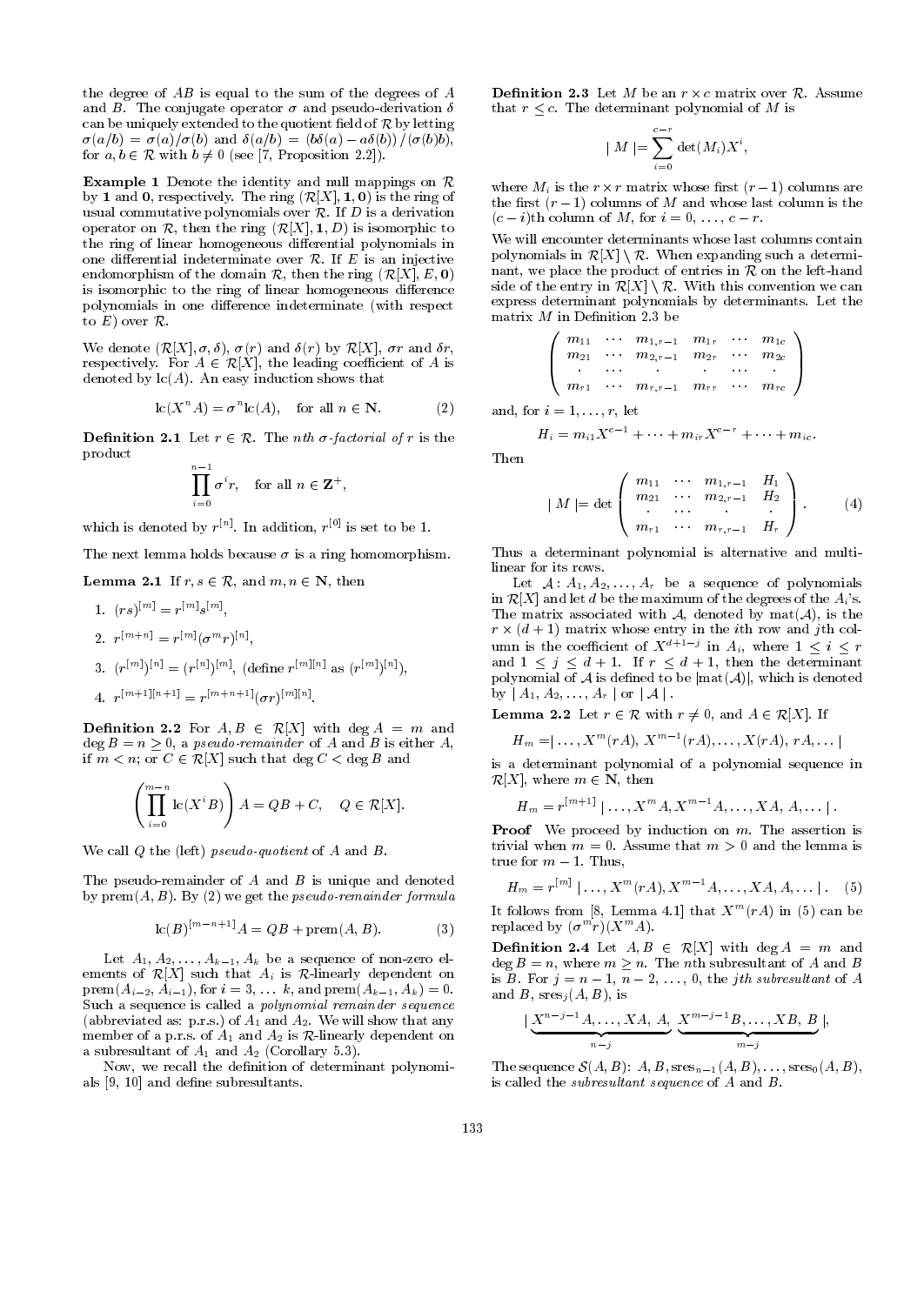**Example 2** Let  $A = a_2X^2 + a_1X + a_0$  and  $B = b_2X^2 +$  $b_1X + b_0$ . Then

$$
sres1(A, B) = |A, B| = \begin{vmatrix} a_2 & A \\ b_2 & B \end{vmatrix},
$$

 $\mathcal{L}^{\mathcal{L}}$ 

$$
sres0(A, B) = \begin{vmatrix} XA, A, XB, B \\ \sigma a_2 & \delta a_2 + \sigma a_1 & \delta a_1 + \sigma a_0 & XA \\ 0 & a_2 & a_1 & A \\ \sigma b_2 & \delta b_2 + \sigma b_1 & \delta b_1 + \sigma b_0 & XB \\ 0 & b_2 & b_1 & B \end{vmatrix}
$$
.

Note that the j<sup>th</sup> subresultant has degree no greater than  $j$ , and that all the subresultants of  $A$  and  $B$  are contained in the left ideal generated by  $A$  and  $B$  because of  $(4)$ . The next lemma links  $sres_{n-1}(A, B)$  and  $prem(A, B)$ .

**Lemma 2.3** If  $A$  and  $B$  are the same as in Definition 2.4, then  $sres_{n-1}(A, B)=(-1)^{m-n+1}$  prem(A, B).

Proof The lemma is proved by the following calculation:

$$
lc(B)^{[m-n+1]{}_{\text{Sres}_{n-1}}(A, B)}
$$
  
= |lc(B)^{[m-n+1]}A, X^{m-n}B, ..., B|  
= | prem(A, B), X^{m-n}B, ..., B | (by (3))  
= (-1)^{m-n+1} | X^{m-n}B, ..., B, prem(A, B)|  
= (-1)^{m-n+1}lc(B)^{[m-n+1]}rem(A, B).

#### $\mathbf{R}$ 3 Row-Reduction Formula for Subresultants

Some proofs in the commutative subresultant theory are tacitly based on the following property: if  $i$  is a positive integer, and A and B are two univariate *commutative* polynomials in the indeterminate  $X$ , then

$$
X^i
$$
prem $(A, B)$  = prem $(X^i A, X^i B)$ .

However, this equality no longer holds when  $A$  and  $B$  are Ore polynomials. To establish a subresultant theory for Ore polynomials, we replace this property by the property that if A and B are in  $\mathcal{R}[X]$ , then the difference between  $X^i$ prem $(A, B)$  and prem $(X^i A, X^i B)$  is an R-linear combination of  $X^{i-1}A, \ldots, XA, A, X^{\deg A - \deg B + i}B, \ldots, XB, B$ (see [8, Lemma 4.2]). This replacement allows us to prove the row-reduction formula (6), by which the techniques for proving the commutative subresultant theorem is extended.

**Lemma 3.1** Let  $A, B \in \mathcal{R}[X]$  with respective degrees m and *n*, where  $m \geq n \geq 0$ . If there exist non-zero elements  $q, r, s \in \mathcal{R}$  and  $\overline{F}, G \in \mathcal{R}[X]$  such that  $qB = rF$ and  $sres_{n-1}(A, B) = s G$ , then, for  $0 \leq j \leq n$ , we have

$$
q^{[m-j]} \text{lc}(B)^{[m-n+1][n-j]} \text{sres}_j(A, B) =
$$
  

$$
r^{[m-j]} \text{ls}^{[n-j]} | X^{m-j-1} F, \dots, F, X^{n-j-1} G, \dots, G | .
$$
 (6)

**Proof** Let  $C = \text{prem}(A, B)$ ,  $C_k = \text{prem}(X^k A, X^k B)$ , for  $k \in \mathbb{N}$ , and  $S_j = \operatorname{sres}_j(A, B)$ . By Definition 2.4 we have

$$
S_j = \big|\underbrace{X^{n-j-1}A, \ldots, XA, A}_{n-j}, \underbrace{X^{m-j-1}B, \ldots, XB, B}_{m-j}\big|.
$$

The pseudo-remainder formula for  $X^{n-j-1}A$  and  $X^{n-j-1}B$ implies that the polynomial

$$
\sigma^{n-j-1}(\text{lc}(B))^{\lceil m-n+1 \rceil} X^{n-j-1} A - C_{n-j-1}
$$

is an R-linear combination of the polynomials

$$
X^{m-j-1}B,\ldots,X^{n-j}B,X^{n-j-1}B.
$$

Thus, Lemma 4.2 in [8] implies that the polynomial

$$
\sigma^{n-j-1}(\text{lc}(B))^{[m-n+1]}X^{n-j-1}A-X^{n-j-1}C
$$

is an  $R$ -linear combination of the polynomials

$$
X^{n-j-2}A,\ldots,XA, A, X^{m-j-1}B,\ldots, XB, B.
$$

Hence, we have

$$
\sigma^{n-j-1}(\text{lc}(B))^{[m-n+1]}S_j
$$
  
=  $|X^{n-j-1}C, X^{n-j-2}A, \dots, A, X^{m-j-1}B, \dots, B| \cdot (7)$ 

The same reasoning allows us to replace  $X^iA$  by  $X^iC$  on the right-hand of  $(7)$ , while at the same time multiplying by the power  $\sigma^{i}(\text{lc}(B))^{[m-n+1]}$  on the left-hand of (7), for  $i = n - j - 2, n - j - 3, \ldots, 0$ . We eventually arrive at

$$
\mathrm{lc}(B)^{[n-j][m-n+1]}S_j = | X^{n-j-1}C, X^{n-j-2}C, \ldots, C, X^{m-j-1}B, \ldots, B | .
$$

Lemma 2.3 then asserts that

$$
\operatorname{lc}(B)^{[n-j][m-n+1]}S_j = |X^{m-j-1}B, \ldots, B, X^{n-j-1}S_{n-1}, \ldots, S_{n-1}|.
$$

Thus, the lemma follows from Lemma 2.2.

#### $\blacktriangleleft$ 4 Subresultant Theorem

Notation To avoid endlessly repeating the assumptions, in the rest of this article, we let A and B be in  $\mathcal{R}[X]$  with respective degrees m and n, where  $m \ge n \ge 0$ . Let  $S_n = B$ and  $S_j = \text{res}_j(A, B)$ , for  $j = n - 1, n - 2, ..., 0$ . The subresultant sequence  $\mathcal{S}(A, B)$  consists of the polynomials  $A, S_n, \dots, S_1, S_0.$ 

**Definition 4.1** The jth subresultant  $S_j$  is said to be regular if deg  $S_j = j$  and otherwise  $S_j$  is defective. In particular, the *n*th subresultant  $S_n$  is always regular.

First, we demonstrate the relation between the members of  $\mathcal{S}(A, B)$  and subresultants of the two consecutive non-zero members of  $\mathcal{S}(A, B)$  in the next lemma.

**Lemma 4.1** Let  $\alpha_i = \text{lc}(S_i)$ , for all i with  $n \geq i \geq 0$ ,  $\beta_n =$  $\sigma$ Ic( $S_n$ )<sup>n</sup>  $\ldots$ , and  $\beta_i = \sigma$ Ic( $S_i$ ), for all i with  $n-1 \geq i \geq 0$ . If  $S_{j+1}$  is regular, for some j with  $n-1 \geq j \geq 0$ , then the following hold:

- 1. If  $S_i = 0$ , then  $S_i = 0$ , for  $j 1 \ge i \ge 0$ .
- 2. If  $S_i \neq 0$  and deg  $S_j = r$ , then

$$
S_i = 0, \quad (j - 1 \ge i \ge r + 1), \tag{8}
$$

$$
\beta_{j+1}^{[j-r]} S_r = \beta_j^{[j-r]} S_j,\tag{9}
$$

$$
\alpha_{j+1}^{[r-i]} \beta_{j+1}^{[j-i]} S_i = \operatorname{sres}_i(S_{j+1}, S_j), \quad (r-1 \ge i \ge 0). \tag{10}
$$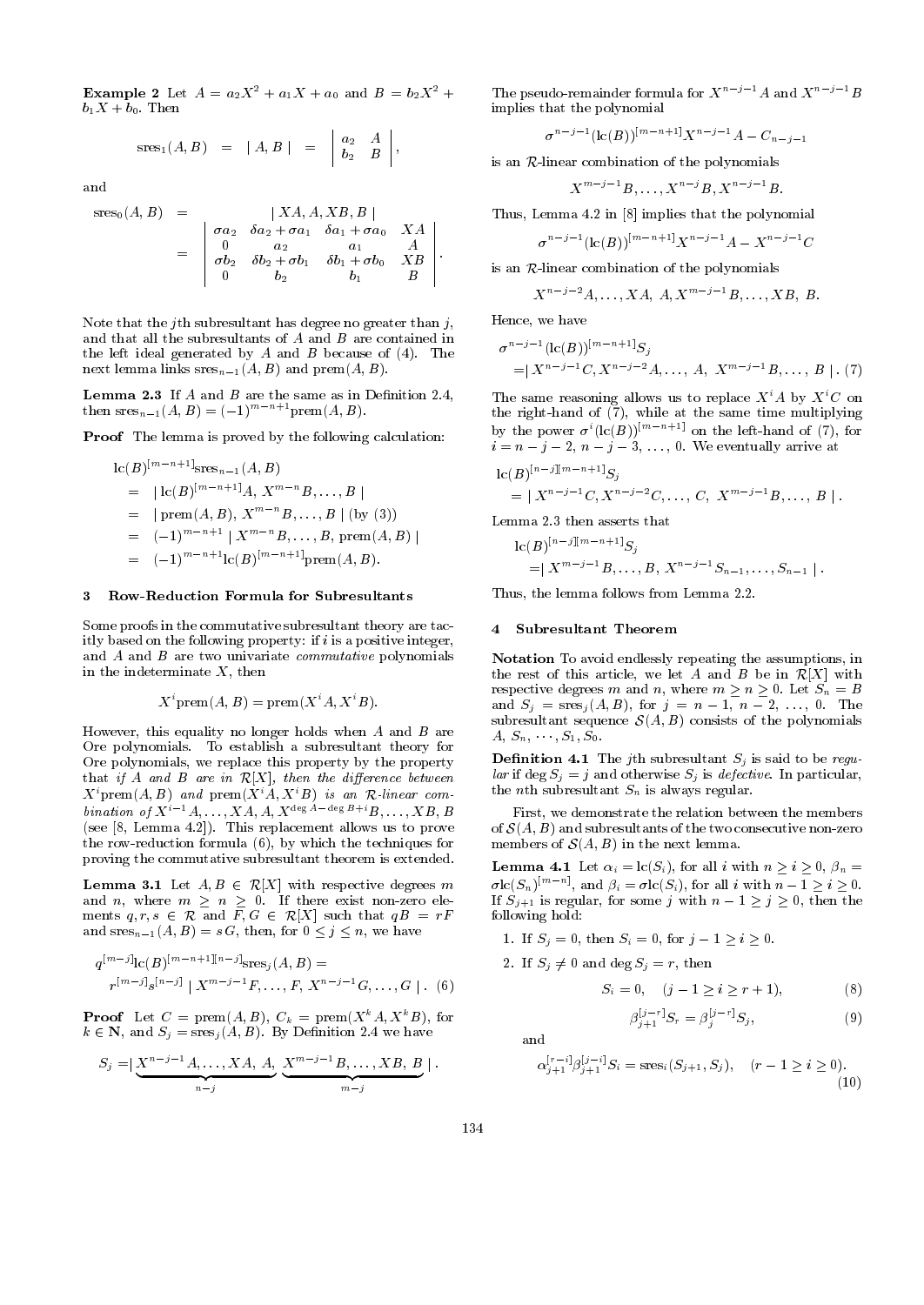Proof The proof will be done by induction on the sequence of the regular subresultants in  $\mathcal{S}(A, B)$ . As  $S_n$  is the first regular subresultant in  $S(A, B)$ , we start with the case in which  $j = n - 1$ . Let i be an integer such that  $n - 2 \geq i \geq 0$ . By the definition of subresultants, we have

$$
S_i = | X^{n-1-i}A, \ldots, A, X^{m-1-i}S_n, \ldots, S_n |.
$$

It then follows from the row-reduction formula (6) that

$$
\alpha_n^{\lfloor m-n+1\rfloor\lfloor n-i\rfloor} S_i = R_i,\tag{11}
$$

where  $R_i = \begin{bmatrix} X^m & S_n, \ldots, S_n, X^n & S_{n-1}, \ldots, S_{n-1} \end{bmatrix}$ . If Sn1 = 0, then Ri =0(n2 <sup>i</sup> 0), so is Si by (11). Let deg  $S_{n-1} = r > 0$  and deg  $(X^{n-1-i}S_{n-1}) = d$ . If no since degree  $\sim$  1, then  $\sim$  1, then Ri  $\sim$  1, then Ri  $\sim$  1, then Ri  $\sim$  1, then Ri  $\sim$  1, then Ri  $\sim$ 

d  $\alpha$  , then therefore, since  $\alpha$  is  $\alpha$  and  $\alpha$  is the reference and  $\alpha$  . If it is interesting to the reference of  $\alpha$  $\alpha_n^{\text{max}}$  i  $\beta_{n-1}^{\text{max}}$  because deg  $S_n = d + 1$ . Hence, (11) can be rewritten as  $\alpha_n^{n^m}$  is the sum if  $S_r = \alpha_n^{n^m}$  if  $\beta_{n-1}^{n^m}$  if  $S_{n-1}$ . Since  $\alpha_n^{\alpha}$   $\alpha_{1}^{n+1}\alpha_{2}^{n}$  =  $\alpha_n^{\alpha}$   $\beta_n^{\alpha}$  for Lemma 2.1, (9) holds for  $j = n - 1$ . If  $r - 1 \ge i \ge 0$ , then

$$
R_i = (\sigma^{r-i} \alpha_n)^{[m-r]} \text{res}_i(S_n, S_{n-1}), \tag{12}
$$

 $\mathcal{L}$  . By (12) and (12) and (12) and (12) and (12) and (12) and (12) and (12) and (12) and (12) and (12) and (12) and (12) and (12) and (12) and (12) and (12) and (12) and (12) and (12) and (12) and (12) and (12) and get  $\alpha_n^{n^{\alpha}}$  is the  $S_i = (\sigma^{n^{\alpha}} \alpha_n)^{n^{\alpha-1}}$  sres $(S_n, S_{n-1})$ . Since  $\alpha_n^{n^{\alpha}}$   $\cdots$   $\alpha_{n}^{n}$   $\cdots$   $\alpha_n^{n}$   $\cdots$   $\beta_n^{n}$   $\cdots$  by Lemma 2.1, (10) holds for <sup>j</sup> <sup>=</sup> <sup>n</sup> 1. The proof of the base case is done.

We assume that the lemma holds for the regular subresultant  $S_{j+1}$  and that  $\deg S_j = r$ . In other words, the first assertion of the lemma,  $(8)$ ,  $(9)$  and  $(10)$  hold. If  $S_i = 0$ then there is no regular subresultant that follows  $S_j$ . So, there is nothing to prove. Suppose  $S_j \neq 0$ . Then the regular subresultant next to  $S_{j+1}$  must be  $S_r$  by our induction hypothesis. Let  $\deg(S_{r-1}) = t$ . We have to prove that if  $S_{r-1} = 0, S_i = 0$  for  $r - 2 \geq i \geq 0$ , and that if  $S_{r-1} \neq 0$ ,

$$
S_i = 0, \quad (r - 2 \ge i \ge t + 1), \tag{13}
$$

$$
\beta_r^{[r-1-t]} S_t = \beta_{r-1}^{[r-1-t]} S_{r-1},\tag{14}
$$

$$
\alpha_r^{[t-i]} \beta_r^{[r-1-i]} S_i = \operatorname{sres}_i(S_r, S_{r-1}), \quad (t-1 \ge i \ge 0). \tag{15}
$$

Before going to induction, we point out two important relations hiding in  $(9)$ . Equating the leading coefficients of both sides of (9) yields

$$
\beta_{j+1}^{[j-r]} \alpha_r = \beta_j^{[j-r]} \alpha_j. \tag{16}
$$

Applying  $\sigma$  to both sides of this equality, we get

$$
(\sigma \beta_{j+1})^{[j-r]} \beta_r = \beta_j^{[j-r+1]}.
$$
 (17)

Based on the induction hypothesis we claim that

$$
\alpha_r^{[j-i+1]} \beta_r^{[r-1-i]} S_i = T_i, \quad (r-2 \ge i \ge 0) , \qquad (18)
$$

$$
T_i = | X^{j-i} S_r, \dots, S_r, \ X^{r-1-i} S_{r-1}, \dots, S_{r-1} |.
$$
 (19)

*Proof of the Claim.* Observe that (9) and (10) (setting  $i =$ 

 $r - 1$ ) imply that

$$
\beta_{j+1}^{[j-r]} S_r = \beta_j^{[j-r]} S_j \tag{20}
$$

and

$$
\alpha_{j+1}\beta_{j+1}^{[j-r+1]}S_{r-1} = \text{res}_{r-1}(S_{j+1}, S_j). \tag{21}
$$

The induction hypothesis (10) asserts that, for  $t \ge i \ge 0$ ,

$$
\alpha_{j+1}^{[r-i]} \beta_{j+1}^{[j-i]} S_i = |X^{r-1-i} S_{j+1}, \ldots, S_{j+1}, X^{j-i} S_j, \ldots S_j |.
$$

It follows from the above equality, (20), (21), and Lemma 3.1 that  $r_iS_i = T_i$ , where

$$
r_i = \frac{\left(\beta_j^{[j-r][j-i+1]}\alpha_j^{[j-r+2][r-i]}\right)\left(\alpha_{j+1}^{[r-i]}\beta_{j+1}^{[j-i]}\right)}{\beta_{j+1}^{[j-r][j-i+1]}\left(\alpha_{j+1}^{[r-i]}\beta_{j+1}^{[j-r+1][r-i]}\right)}.
$$

Note that, in the above deduction,  $S_{j+1}$ ,  $S_j$ ,  $r$ ,  $S_r$  and Sr1 play the roles of A, B, n, <sup>F</sup> , and <sup>G</sup> in the state ment of Lemma 3.1, respectively. It remains to show that  $r_i = \alpha_r^{U^{(i-1)}+1} \beta_r^{U^{(i-1)}+1}$ . Canceling  $\alpha_{i+1}^{V^{(i)}}$  yields

$$
r_i=\left(\frac{\beta_j^{[j-r][j-i+1]}}{\beta_{j+1}^{[j-r][j-i+1]}}\right)\frac{\alpha_j^{[j-r+2][r-i]}\beta_{j+1}^{[j-i]}}{\beta_{j+1}^{[j-r+1][r-i]}}.
$$

The above equality can be simplified by  $(16)$  to

$$
r_i = \left(\frac{\alpha_j^{[j-i+1]}}{\alpha_j^{[j-i+1]}}\right) \frac{\alpha_j^{[j-r+2][r-i]} \beta_{j+1}^{[j-i]}}{\beta_{j+1}^{[j-r+1][r-i]}}.
$$
 (22)

Lemma 2.1 implies

$$
\alpha_j^{[j-r+2][r-i]} = \alpha_j^{[j-i+1]} \beta_j^{[j-r+1][r-1-i]}
$$

 $\beta_{j+1}^{U}$  is  $\beta_{j+1}^{U}(\sigma\beta_{j+1})^{U}$  in Fig.

So equation (22) can be further simplified to

$$
r_i = \alpha_r^{[j-i+1]} \left( \frac{\beta_j^{[j-r+1][r-1-i]}}{(\sigma \beta_{j+1})^{[j-r][r-1-i]}} \right).
$$

It then follows from (17) that  $r_i = \alpha_r^{1}$  is  $\beta_r^{1}$  . The claim is proved.

If  $S_{r-1} = 0$ , then  $T_i = 0$ ,  $(r-2 \ge i \ge 0)$ , so is  $S_i$  by (18). Assume  $t \geq 0$  and denote deg  $(\overline{X}^{r-1-i}S_{r-1})$  by d.

If <sup>r</sup> <sup>2</sup> <sup>i</sup> <sup>t</sup> + 1, Ti = 0 since deg(Sr) > d + 1, so is  $S_i$  by (18). If  $i = t$ , then  $T_i = \alpha_r^{\omega}$  is  $\beta_{r-1}^{\omega}$  is  $S_{r-1}$  because  $deg(S_r) = d + 1$ . Hence (18) implies  $\alpha_r^{\nu}$  is  $S_r^{\nu}$  if  $S_t =$  $\alpha_r^{\nu}$   $\cdots \beta_{r-1}^{\nu}$   $\cdots$   $S_{r-1}$ . Equation (14) follows. If  $t-1 \geq i \geq 0$ , then  $T_i = (\sigma^* \alpha_r)$ <sup>to</sup>  $\text{``Sres}_i(S_r, S_{r-1})$  because deg  $S_r =$  $d - (t - i - 1)$ . Hence (18) implies

$$
\alpha_r^{[j-i+1]} \beta_r^{[r-1-i]} S_i = (\sigma^{t-i} \alpha_r)^{[j-t+1]} \text{res}_i(S_r, S_{r-1}). \tag{23}
$$

Observe that Lemma 2.1 implies

$$
\alpha_r^{[j-i+1]} = \alpha_r^{[(t-i)+(j-t+1)]} = \alpha_r^{[t-i]} (\sigma^{t-i} \alpha_r)^{[j-t+1]}.
$$

Using this relation to remove the like  $\sigma$ -factorial expressions from both sides of  $(23)$ , we find  $(15)$ . The lemma is proved.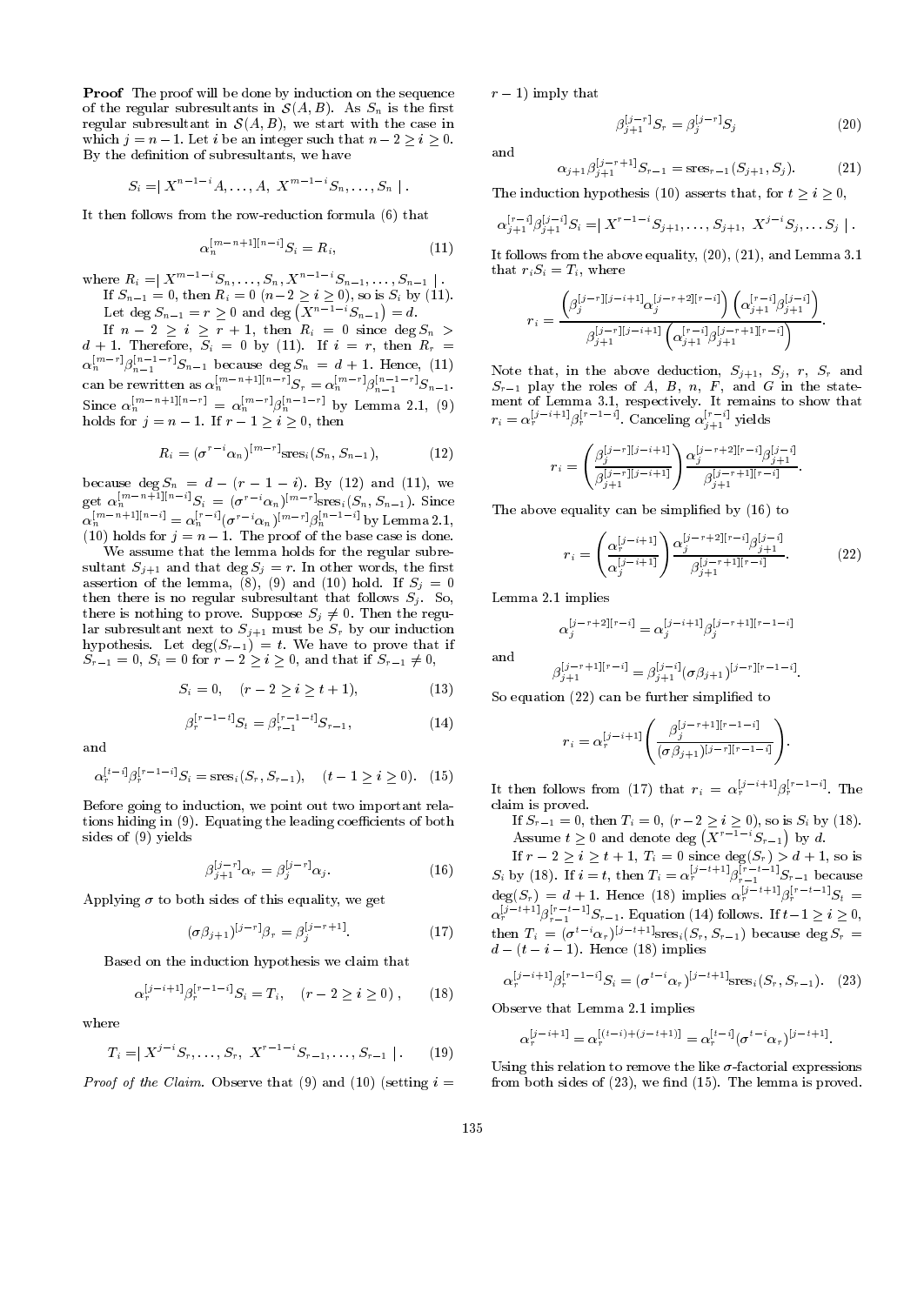

Figure 1: The gap structure of  $\mathcal{S}(A, B)$ 

Theorem 4.2 (Subresultant Theorem) Let  $\alpha_i = \text{lc}(S_i)$ , for  $i = n, n-1, \ldots, 0$ ;  $\beta_n = \sigma(c(S_n))^m$  and  $\beta_i = \sigma(c(S_i))$ , for  $i = n - 1, \ldots, 0$ . If  $S_{j+1}$  is regular, for some j with  $n - 1 \geq j \geq 0$ , and deg  $S_j = r$ , then

1. If  $S_i = 0$ , then

$$
S_i = 0, \quad (j - 1 \ge i \ge 0). \tag{24}
$$

2. If  $S_j \neq 0$ , then

$$
S_i = 0, \quad (j - 1 \ge i \ge r + 1), \tag{25}
$$

$$
\beta_{j+1}^{[j-r]} S_r = \beta_j^{[j-r]} S_j,\tag{26}
$$

and

$$
\alpha_{j+1}\beta_{j+1}^{[j-r+1]}S_{r-1} = (-1)^{j-r} \text{prem}(S_{j+1}, S_j). \tag{27}
$$

Proof Equations (24), (25), and (26) were proved in Lemma 4.1. If  $i = r - 1$ , (10) in Lemma 4.1 becomes

$$
\alpha_{j+1}(\beta_{j+1})^{[j-r+1]}S_{r-1}={\rm sres}_{r-1}(S_{j+1},S_j)
$$

Equation (27) then follows from Lemma 2.3.

A "formula-free" version of Theorem 4.2 reads:

Corollary 4.3 Let  $n - 1 \geq j \geq 0$ . If  $S_{j+1}$  is regular and  $\deg S_j = r$ , then, for all  $i \text{ with } j-1 \geq i \geq r+1$ , the subresultant  $S_i$  is zero. If, moreover,  $S_j \neq 0$ , then  $S_r$  is regular,  $S_i$  and  $S_r$  are R-linearly dependent, and  $S_{r-1}$  and  $prem(S_{j+1}, S_j)$  are R-linearly dependent.

This corollary can be illustrated by the gap structure of  $\mathcal{S}(A, B)$  in Figure 1.

### 5 Subresultant Algorithm

We shall now extend the subresultant sequences of the first and second kinds in [13]), and describe the subresultant algorithm.

Definition 5.1 The subresultant sequence of A and B of the first kind is the subsequence of  $\mathcal{S}(A, B)$  that consists of the following polynomials: A, B, and  $S_j$  if  $S_{j+1}$  is regular and  $S_j$  is nonzero. The subresultant sequence of A and B of the second kind is the subsequence of  $\mathcal{S}(A, B)$  that consists of A, B and the other regular subresultants of  $\mathcal{S}(A, B)$ . We denote the subresultant sequences of  $A$  and  $B$  of the first and second kinds by  $S_1(A, B)$  and  $S_2(A, B)$ , respectively.

The next lemma describes the relation between  $S_1(A, B)$ and  $S_2(A, B)$ .

**Lemma 5.1** Let  $S_2(A, B)$  consist of

$$
A,\, S_n,\, S_{j_k},\, S_{j_{k-1}},\cdots,S_{j_1},\, S_{j_0},\,
$$

with  $n > j_k > j_{k-1} > \cdots > j_0$ . Then  $S_1(A, B)$  consists of

$$
A,\, S_n,\, S_{n-1},\, S_{j_k-1},\, S_{j_{k-1}-1},\cdots,S_{j_1-1}.
$$

**Proof** The sequence  $\mathcal{H}$ :

$$
A,\,S_n,\,S_{n-1},\,S_{j_k-1},\,S_{j_{k-1}-1},\cdots,S_{j_1-1},
$$

is a subsequence of  $S_1(A, B)$  by Definition 5.1. Notice that  $S_{j_0-1}$  is zero, for otherwise there would be a regular subresultant  $S_r$  with  $r = \deg S_{j_0-1}$ , but  $S_{j_0}$  is the last regular subresultant in  $\mathcal{S}(A, B)$ , a contradiction. Hence all the subresultants following  $S_{j_0}$  are zero because of (24) in Theorem 4.2. The sequence  $\mathcal{H}$  is  $\mathcal{S}_1(A, B)$ . The lemma is proved.

Let the subresultants  $\omega_{j_1+1}$  and  $\omega_{j_1}$  be two consecutive memory bers of S2(A; B): The sub-serts that the sub-serts that the sub-serts that the sub-serts that the sub-serts that the sub-serts that the sub-serts that the sub-serts that the sub-serts that the sub-serts that the sub-serts resultants between  $S_{j_{i+1}-1}$  and  $S_{j_i}$  are all zero. Hence, all the non-zero subresultants are contained in either  $S_2(A, B)$ or  $S_1(A, B)$ . Accordingly, all the defective subresultants are contained in  $S_1(A, B)$ . The members of  $S_1(A, B)$  and  $\mathcal{S}_2(A, B)$  are R-linearly dependent in order. If there is no defective subresultant in  $S(A, B)$ , then both  $S<sub>1</sub>(A, B)$  and  $\mathcal{S}_2(A, B)$  coincide with  $\mathcal{S}(A, B)$ .

We present the subresultant algorithm in the next theorem, which is an extension of the commutative subresultant algorithm in [4]. The algorithm computes  $S_1(A, B)$  without expanding determinants directly. It proceeds as the Euclidean algorithm but removes an extraneous factor from the coefficients in the pseudo-remainder after each pseudodivision. A byproduct of this algorithm is the leading co efficients of the members of  $S_2(A, B)$ , that is, the leading coefficients of all regular subresultants of  $A$  and  $B$ .

### Theorem 5.2 (Subresultant Algorithm)

1. If  $S_{n-1}$  is nonzero, the third member of  $S_1(A, B)$  is

$$
S_{n-1} = (-1)^{m-n+1} \operatorname{prem}(A, B).
$$

2. If  $S_k$  is the fourth member of  $S_1(A, B)$  and l is equal to  $(n - \deg S_{n-1})$ , then

$$
S_k = \text{prem}(B, S_{n-1})/e,\tag{28}
$$

where  $e = (-1)^{l+1}\sigma(\text{lc}(B))^{[m-n][l]}(\text{lc}(B)).$ 

3. If  $S_i$ ,  $S_j$  and  $S_k$  are three consecutive members in  $\mathcal{S}_1(A, B)$   $(n > i > j > k)$ , and l is  $(\text{deg } S_i - \text{deg } S_j)$ , then

$$
S_k = \text{prem}(S_i, S_j) / e,\tag{29}
$$

where  $e = (-1)^{l+1}\sigma(\mathrm{lc}(S_{j+1}))^{[l]} \mathrm{lc}(S_i)$ .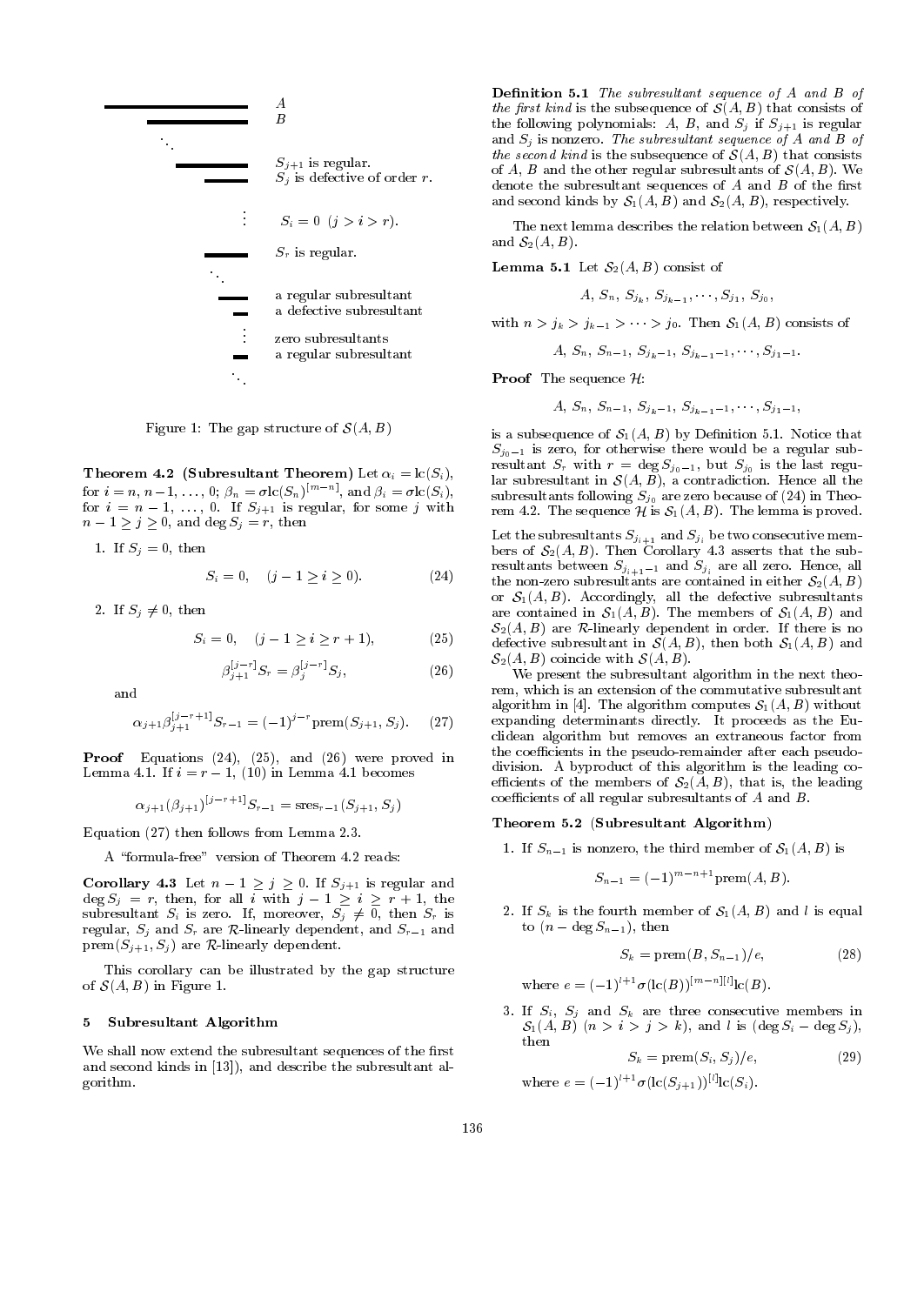Proof The first assertion is due to Lemma 2.3. The second assertion follows from (27) in Theorem 4.2 (set  $j = n - 1$ ).

To prove the last assertion, we let  $\deg S_i = t$  and  $\deg S_j = r$ . Since both  $S_{i+1}$  and  $S_{j+1}$  are regular by the definition of  $S_1(A, B)$ ,  $t = j + 1$  by Corollary 4.3. It then follows from (26) in Theorem 4.2 that

$$
\sigma(\mathrm{lc}(S_{i+1}))^{[i-t]}S_{j+1} = \sigma(\mathrm{lc}(S_i))^{[i-t]}S_i.
$$
 (30)

From this equation we see that

$$
(lc(S_i))^{[i-t+1]} \text{prem}(S_i, S_j)
$$
  
= lc(S<sub>i</sub>) \text{prem}(\sigma(lc(S<sub>i</sub>))^{[i-t]}S\_i, S\_j)  
= lc(S<sub>i</sub>) \text{prem}(\sigma(lc(S<sub>i+1</sub>))^{[i-t]}S\_{j+1}, S\_j)  
= lc(S<sub>i</sub>)\sigma(lc(S<sub>i+1</sub>))^{[i-t]} \text{prem}(S\_{j+1}, S\_j)  
= (-1)^{j-r+2} \sigma(lc(S\_{i+1}))^{[i-t]} lc(S\_{j+1})lc(S\_i)  
\sigma(lc(S\_{j+1}))^{[j+1-r]}S\_{r-1} (by (27)).

Note that  $S_{r-1} = S_k$  since  $S_r$  is regular. Thus, the theorem will be proved if

$$
lc(S_i)^{[i-t+1]} = \sigma(lc(S_{i+1}))^{[i-t]}lc(S_{j+1})
$$
 (31)

holds. Equating the leading coefficients on both sides of  $(30)$ yields (31). The theorem is proved.

By Theorem 5.2 we can design the subresultant algorithm for computing  $S_1(A, B)$ . In order to compute  $S_k$  from  $S_i$ and  $S_j$  according to the third assertion of Theorem 5.2, we need to compute  $\mathrm{lc}(S_{i+1})$ . This leading coefficient can be obtained recursively from (31).

**Corollary 5.3** Both  $S_1(A, B)$  and  $S_2(A, B)$  are p.r.s.'s.

**Proof**  $S_1(A, B)$  is a p.r.s. by Theorem 5.2.  $S_2(A, B)$  is a p.r.s. because each member of  $S_2(A, B)$  is R-linearly dependent on one (and only one) member of  $S_1(A, B)$  by Lemma 5.1.

### 6 Applications

First, we extend the resultant of two differential operators given in  $[1, 5]$ .

**Definition 6.1** The subresultant  $S_0$  is called *Sylvester's re*sultant of A and B and denoted by  $res(A, B)$ .

Although the first two statements of the following proposition were proved in [8], the proofs given below are much shorter due to Theorems 4.2 and 5.2.

**Proposition 6.1** Let d be the degree of the gcrd of A and B. Then the following hold.

- 1.  $S_d$  is a gcrd of  $A$  and  $B$ .
- 2.  $d = 0$  if and only if  $res(A, B) \neq 0$ .
- 3.  $UA$  is an lclm of  $A$  and  $B$ , where  $U$  is the determinant of order  $(m+n-2d+2)$  whose first  $(m+n-2d+1)$ columns are the first  $(m + n - 2d + 1)$  columns of

$$
\mathrm{mat}(X^{n-d}A,\ldots,XA, A, X^{m-d}B,\ldots, XB, B)
$$

and whose last column is the transpose of the vector

$$
(X^{n-d},\ldots X,1,\underbrace{0,0,\ldots,0}_{m-d+1}).
$$

**Proof** Since  $S_2(A, B)$  is a p.r.s., the last member of  $S_2(A, B)$  is a gcrd of A and B. This member is a regular subresultant, so, it must be  $S_d$ . In particular,  $d = 0$  iff  $\sim$  0. The second assertion assertions are proved. The proved assertions are proved. The proved assertions are proved.

To prove the last assertion, we first show that  $UA$  is right divisible by B. Let M be the matrix whose first  $(m + n 2d + 1$ ) columns are the same as those of U, and its last column is the transpose of the vector

$$
(X^{n-d}A,\ldots,XA, A, X^{m-d}B,\ldots, XB, B).
$$

Then |M| is zero because  $|M| = S_{d-1}$  when  $d > 0$ , and the last column of M can be reduced to zero by the previous columns when  $d = 0$ . Expanding |M| according to its last column yields  $UA + VB = 0$ , for some  $V \in \mathcal{R}[X]$ , that is,  $UA$  is right divisible by  $B$ .

By  $[11, p. 486]$  the degree of lclm's of A and B is equal to  $(m + n - d)$ . Hence, it suffices to prove that the degree of U is equal to  $(n-d)$ , that is, the cofactor of  $X^{\sim}$  in sees that this cofactor is the product of  $\pm \sigma^{m-d}(\text{lc}(B))$  and the coefficient of  $X^{\pm}$  in  $S_d$ . As  $S_d$  is a gcrd of  $A$  and  $B,$  the degree of  $S_d$  is d. Hence, the cofactor is nonzero.

**Example 3** Let  $D = \frac{d}{dt}$ , and let

$$
A = (t - 1)D3 + (-t2 + t)D2 + (-2t + 3)D - t
$$

and

$$
B = 3D^2 + (t^3 - 3t)D - t^4 - 3
$$

be in  $\mathbf{Z}[t][D]$ . By Proposition 6.1, a gcrd of A and B is

$$
\begin{vmatrix} t-1 & -t^2+t & A \\ 3 & -3t+t^3 & DB \\ 0 & 3 & B \end{vmatrix} = (t^7 - t^6 + 9 - 9t^3 + 9t^2)(D-t)
$$

and an lclm of A and B is

$$
\left|\begin{array}{cccccc} t-1 & -t^2+t+1 & -4t+4 & -t-2 & D \\ 0 & t-1 & -t^2+t & -2t+3 & 1 \\ 3 & -3t+t^3 & -9-t^4+6t^2 & -8t^3+6t & 0 \\ 0 & 3 & -3t+t^3 & -6-t^4+3t^2 & 0 \\ 0 & 0 & 3 & -3t+t^3 & 0 \end{array}\right| A.
$$

Remark 1 The determinant formula for gcrd's is a generalization of the corresponding formula for gcd's in [12]. The determinant formula for lclm's is possibly new. With these two formulas, one may estimate the coefficient and degree bounds for gcrd's and lclm's.

**Remark 2** If  $R$  is a unique factorization domain, then

$$
\sigma^{m-d}(\mathrm{lc}(B))\sigma^{n-d}(\mathrm{lc}(A))\mathrm{lc}(S_d)
$$

is a multiple of the leading coefficient of the primitive lclm of  $A$  and  $B$ , because  $UA$  is an lclm of  $A$  and  $B$  and the leading coefficient of U is  $\sigma^{m}$  "(Ic(B))lc(S<sub>d</sub>).

In the rest of this section we study algorithms for computing lclm's. Computing lclm's is not as simple as com puting lcm's in the commutative case because of the non commutativity of multiplication. One method for computing lclm's is the extended (right) Euclidean algorithm [3]. Of course, it is sufficient to use the half-extended Euclidean algorithm, which computes only one co-sequence. If one uses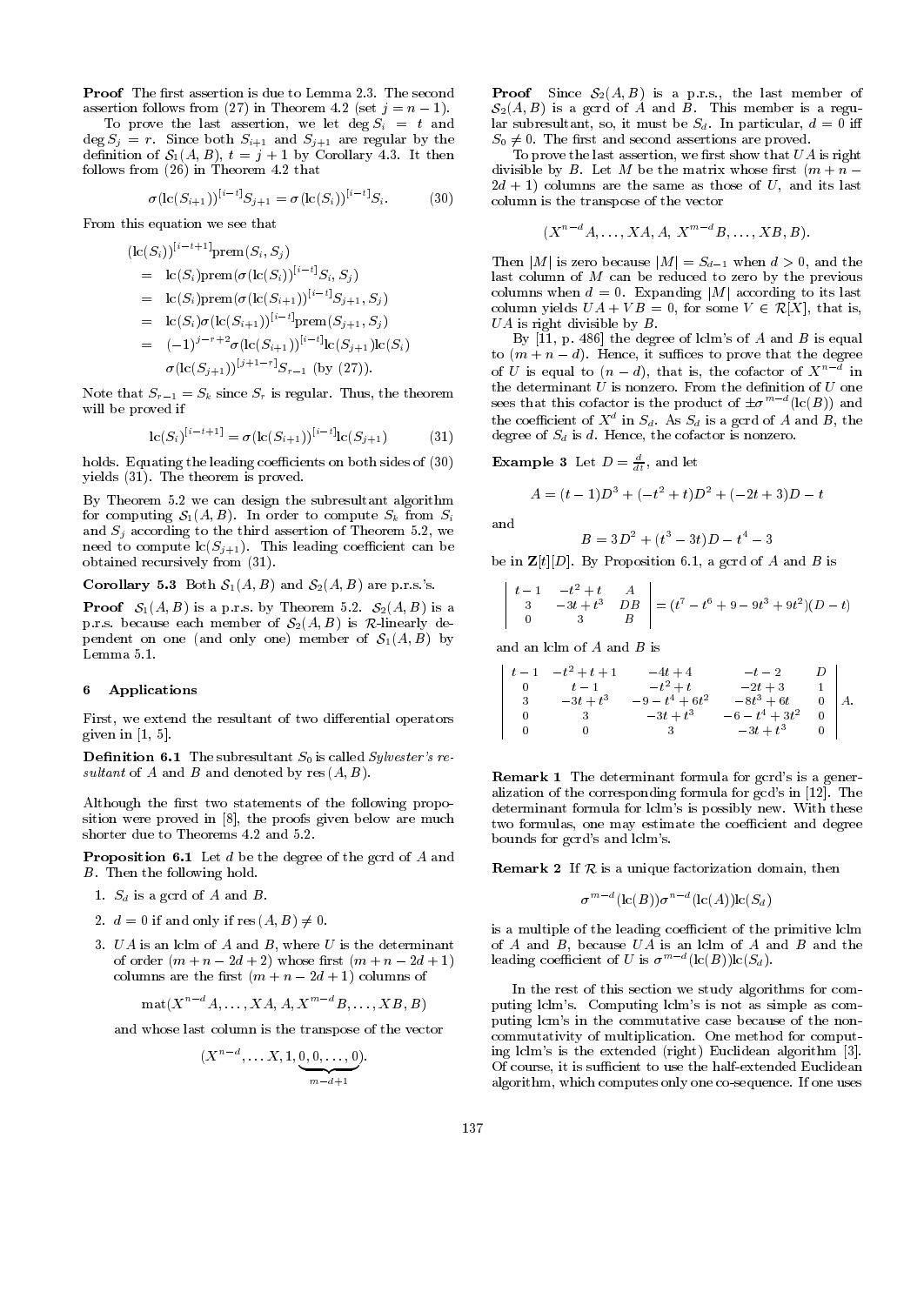the polynomial division over the fraction field of  $R$  to carry out the half-extended Euclidean algorithm, the algorithm is inefficient because there are too many gcd-computations among coefficients. We present a fraction-free version of the half-extend Euclidean algorithm for computing lclm's, which reduces coefficient growth by exact division over  $\mathcal{R}$ .

For a later convenience we modify our notation. Let  $A$  and  $A$  and  $A$  sequence: B and S1(A; B) be the sequence: B and S1(A; B) be the sequence: B and S1(A; B) be the sequence: B and S1(A; B) be the sequence: B and S1(A; B) be the sequence: B and S1(A; B) be the sequence:

$$
A_1, A_2, A_3, \ldots, A_k.
$$

Let U1 = 1 and U2 = 0. If Ai is the jth subresultant of <sup>A</sup> and B, then we let  $U$  be the (m  $\sim$  1)  $\sim$  1)  $\sim$  1)  $\sim$  1)  $\sim$ determinant whose first  $(m+n-2j-1)$  column is the same as those in

$$
\mathrm{mat}(X^{n-j-1}A,\ldots,A,X^{m-j-1}B,\ldots,B).
$$

and whose last column is the transpose of

$$
(X^{n-j-1},\ldots X,1,\underbrace{0,0,\ldots,0}_{m-j}).
$$

Note that the index  $j$  decreases as the index  $i$  increases. The sequence

$$
U_1, U_2, U_3, \ldots, U_k
$$

is called the first co-sequence associated with  $S_1(A, B)$ , because  $U_iA_1 \equiv A_i \bmod A_2$  for  $i = 1, 2, ..., k$ , i.e.,  $U_iA_1 - A_i$ is right-divisible by  $A_2$ . Another property of the first cosequence is that  $\deg U_i < (n - \deg A_i)$ , for  $i = 3, \ldots, k$ , because deg  $A_i \leq j$  if  $A_i$  is the jth subresultant of A and B. By Theorem 5.2 we have, for  $i = 3, 4, \ldots, k$ ,

$$
l_i A_{i-2} = Q_i A_{i-1} + e_i A_i,
$$

$$
l_i = \mathrm{lc}(A_{i-1})^{[\deg A_{i-2} - \deg A_{i-1} + 1]},
$$

 $e_3$  is  $(-1)^{m+n+1}$  and  $e_i$  is the extraneous factor e removed in (28) or (29) when we use the subresultant algorithm to compute  $A_i$ .  $\sim$  computer  $\sim$  . And  $\sim$ 

The next proposition provides a fraction-free version of the half-extended Euclidean algorithm.

Proposition 6.2 With the notation just introduced, we have

$$
U_i = (l_{i-1}U_{i-2} - Q_i U_{i-1})/e_i \tag{32}
$$

for  $i = 3, \ldots, k$ . Furthermore

$$
L = (l_k U_{k-1} - Q_k U_k) A_1 \tag{33}
$$

is an lclm of  $A_1$  and  $A_2$ .

Proof Let V1 <sup>=</sup> U1 and V2 <sup>=</sup> U2, and let

$$
V_i = (l_{i-1}V_{i-2} - Q_iV_{i-1})/e_i, \qquad (34)
$$

for  $i = 3, 4, ..., k$ .

Since 1919, 2019. The Line and Alice and Annual income and Alice and A2, for all and A2, for all and A2, for a <sup>i</sup> <sup>=</sup> 3;:::;k. Now, we prove Ui <sup>=</sup> Vi , for <sup>i</sup> <sup>=</sup> 3, ..., k. Notice that  $(U_i - V_i)A_1$  is right divisible by  $A_2$ , and that (34) implies deg  $V_i = (\text{deg } A_2 - \text{deg } A_{i-1})$ . Recall deg  $U_i < ( \text{deg } A_2 - \text{deg } A_i )$ . We conclude

$$
\deg(U_i-V_i)<(\deg A_2-\deg A_k).
$$

It then follows that  $U_i - V_i = 0$ , for otherwise  $(U_i - V_i)A_1$ where a non-zero common left multiple of  $\mathbb{R}^n$  and  $\mathbb{R}^n$  and  $\mathbb{R}^n$  and  $\mathbb{R}^n$ with degree less than  $(\text{deg }A_1 + \text{deg }A_2 - \text{deg }A_k)$ , the degree of lclm's of  $A_1$  and  $A_2$ , a contradiction. The formula (32) holds. Since  $U_i$  is in  $\mathcal{R}[X]$ , the division in (32) is exact.

In particular, we have

$$
U_{k-1}A_1\equiv A_{k-1}\ \mathrm{mod}\ A_2,\quad U_kA_1\equiv A_k\ \mathrm{mod}\ A_2,
$$

and  $l_k A_{k-1} = Q_k A_k$ . Hence L defined in (33) is rightdivisible by  $A_2$ . It remains to show

$$
\deg L = \deg A_1 + \deg A_2 - \deg A_k.
$$

 $deg L = deg A_1 + deg A_2 - deg A_k.$ This follows from the observation that deg  $U_{k-1} = (deg A_2 - deg A_1)$  $\deg A_{k-2}$ ,  $\deg U_k = (\deg A_2 - \deg A_{k-1}),$  and  $\deg Q_k =$  $(\text{deg }A_{k-1} - \text{deg }A_k)$ . The proposition is proved.

We present an experimental comparison among three algorithms (labeled L, S, and M, respectively) for computing lclm's of two Ore polynomials A and B in  $\mathcal{R}[X]$ , where  $\deg A = m$  and  $\deg B = n$ . For a matrix H over R, we denote by  $(H)$  the linear homogeneous system whose matrix is  $H$ . Let  $M$  be the matrix

$$
\mathrm{mat}(X^nA,\ldots,A,X^mB,\ldots,B)
$$

and  $M^{\tau}$  be the transpose of M.

The idea of Algorithm L goes as follows. First, com pute a triangular form  $T$  of  $M^{\tau}$  by row-reduction. Secspond to the polynomials  $X^{n-r}A, \ldots, A, X^{m-r}B, \ldots, B,$ for  $r = 1, 2, \ldots, m - n$ , and decide if  $(T_r)$  has a non-trivial solution. If  $(r-1)$  is the largest index such that  $(T_{r-1})$  has only trivial solution, then any nontrivial solution of  $(T_r)$ gives us the lclm. Algorithm L has two time-consuming costs:

- compute a triangular form of the matrix  $M^{\tau}$  by row reduction
- als  $X^{n-r}A, \ldots, A, X^{m-r}B, \ldots, B$  with r as large as possible. possible.

Algorithm S is given in Proposition 6.2, which has two time-consuming costs:

- compute  $S_1(A, B) : A_1, A_2, \ldots, A_k$
- compute the 1st co-sequence associated with  $S_1(A, B)$ .

Algorithm M is based on Proposition 6.1, which has two costs:

- compute the degree of gcrd's of  $A$  and  $B$
- $\bullet$  expand the determinant U given in Proposition 6.1.

If the gcrd of  $A$  and  $B$  is trivial, then both Algorithms L and S compute some triangular forms of the matrices  $M^{\tau}$ and M, respectively. However, Algorithm S makes use of the special structure of  $M$  and avoids solving any linear system, although it has the additional cost for computing the first co-sequence. Furthermore, Algorithm S avoids any gcd-computation in  $R$  and controls the growth of coefficients by dividing out extraneous factors.